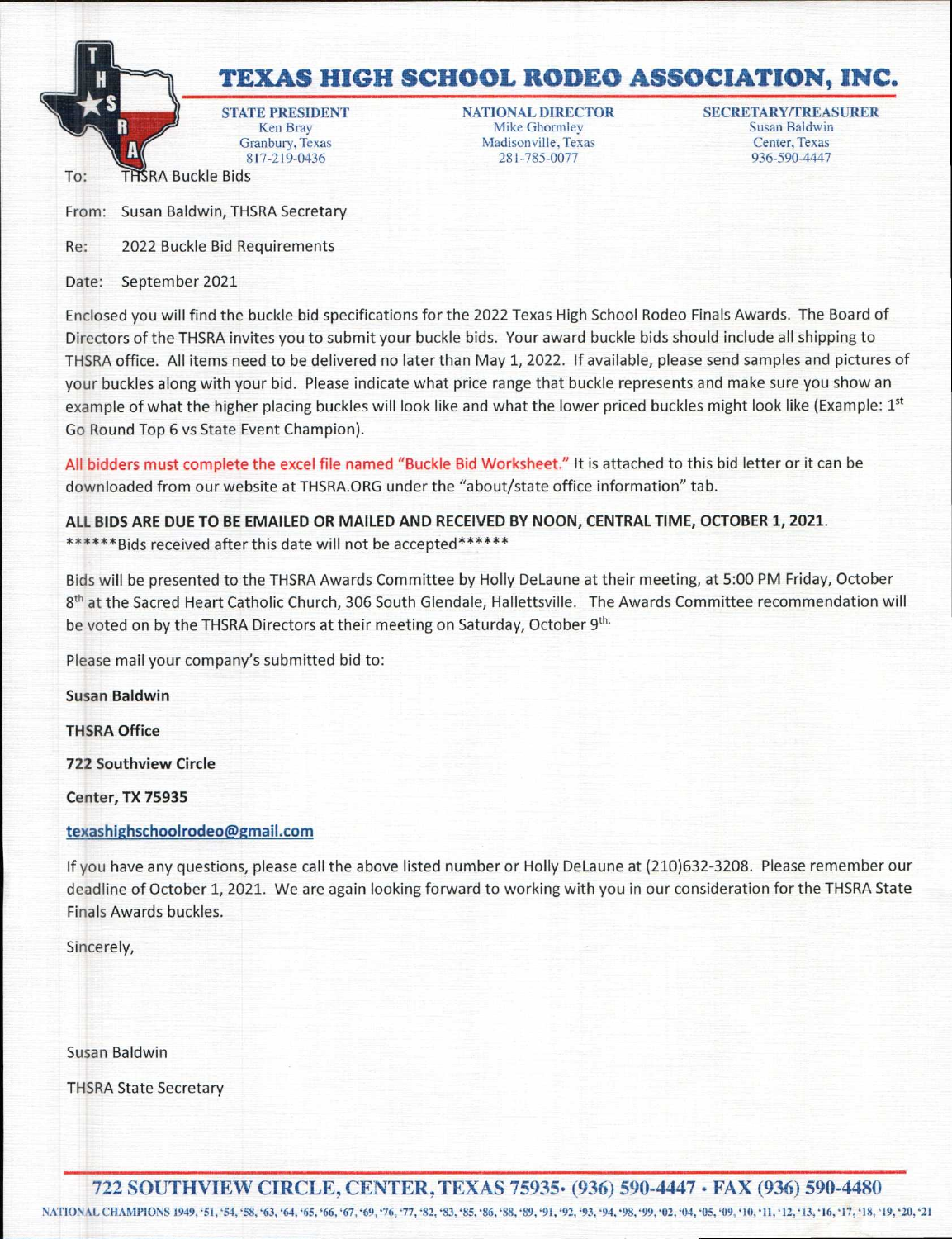## Texas High School Rodeo Association — 2022 Buckle Bid Estimated Budget

THSRA 1<sup>st</sup> & 2<sup>nd</sup> Go Round Buckles (Total 168 Buckles)

ESTIMATED PRICE RANGES

1st Place - \$125.00

 $2<sup>nd</sup> Place - $100.00$ 

3rd Place - \$100.00

 $4<sup>th</sup>$  Place - \$100.00

 $5<sup>th</sup>$  Place - \$100.00

 $6<sup>th</sup>$  Place - \$100.00

THSRA Year End State Champion Event Buckles (Total 64 Buckles)

Note: You will notice that the buckle budget has been increased for champion/reserve champion buckles in the category. The board would like for these to be very special and better quality.

Event Champion - \$450.00

Reserve Champion - \$250.00

3rd Place - \$175.00

4<sup>th</sup> Place - \$175.00

THSRA State Finals Average Buckles (Total 14 Buckles)

Average Champion Buckles - \$200.00

Queen Contest Buckles (Total 2 Buckles)

Note: You will notice that the buckle budget has been increased for the Queen buckle. We would like for this buckle to be special and better quality.

Queen - \$400.00

Runner Up - \$175.00

All Around Buckles

Note: You will notice that the buckle budget has been increased for all arounds. We would like for this buckles to be special and better quality.

Cowboy - \$600.00

Cowgirl - \$600.00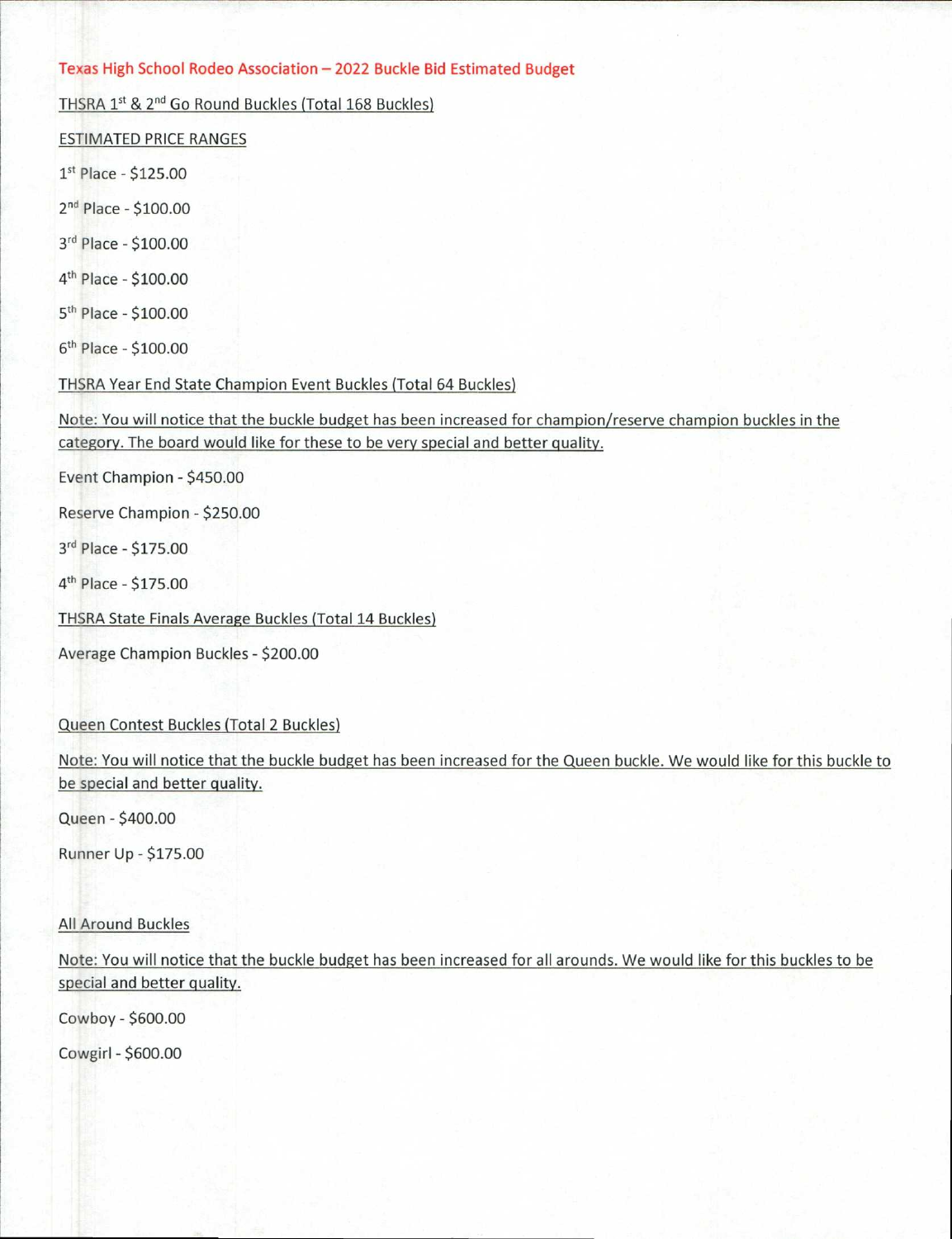## BUCKLE SPECIFICATIONS & AWARDS REQUIREMENTS FOR:

## **CHAMPION BUCKLES FOR THE 2022 TEXAS HIGH SCHOOL RODEO ASSOCIATION STATE FINALS RODEO**

On your presented bids, please specify the materials used in making your buckles. We have listed an estimate of our budget for the buckles. All buckles should have the THSRA logo painted red, white and blue and cut out lettering (no ribbons / no stamped lettering). The vendor that is chosen will submit a sample buckle so that the reproduction of the logo can be approved. Once approved the appearance of the logo must remain the same throughout all buckles. We also ask that buckles come labeled on the back of the box with the event/round/placing for easy identification.

#### THSRA Events:

- 1. Breakaway Roping
- 2. Goat Tying
- 3. Pole Bending
- 4. Barrel Racing
- 5. Girls Cutting
- 6. Boys Cutting
- 7. Calf Roping
- 8. Steer Wrestling
- 9. Bull Riding
- 10. Bareback Riding
- 11. Saddle Bronc Riding
- 12. Team Roping Header
- 13. Team Roping Heeler
- 14. Reined Cow Horse
- 15. Light Rifle
- 16. Trap

THSRA Go Round Buckles

 $1<sup>st</sup>$  Go &  $2<sup>nd</sup>$  Go Total for each go: 84 Buckles

### THSRA Year End State Champion Event Buckles

16 Event Champion Buckles

- 16 Reserve Champion Buckles
- 16 3<sup>rd</sup> Place Buckles
- 16 4<sup>th</sup> Place Buckles

Other buckles:

1 THSRA Queen Buckle

1 THSRA Runner Up Buckle

1 All Around Cowboy Buckle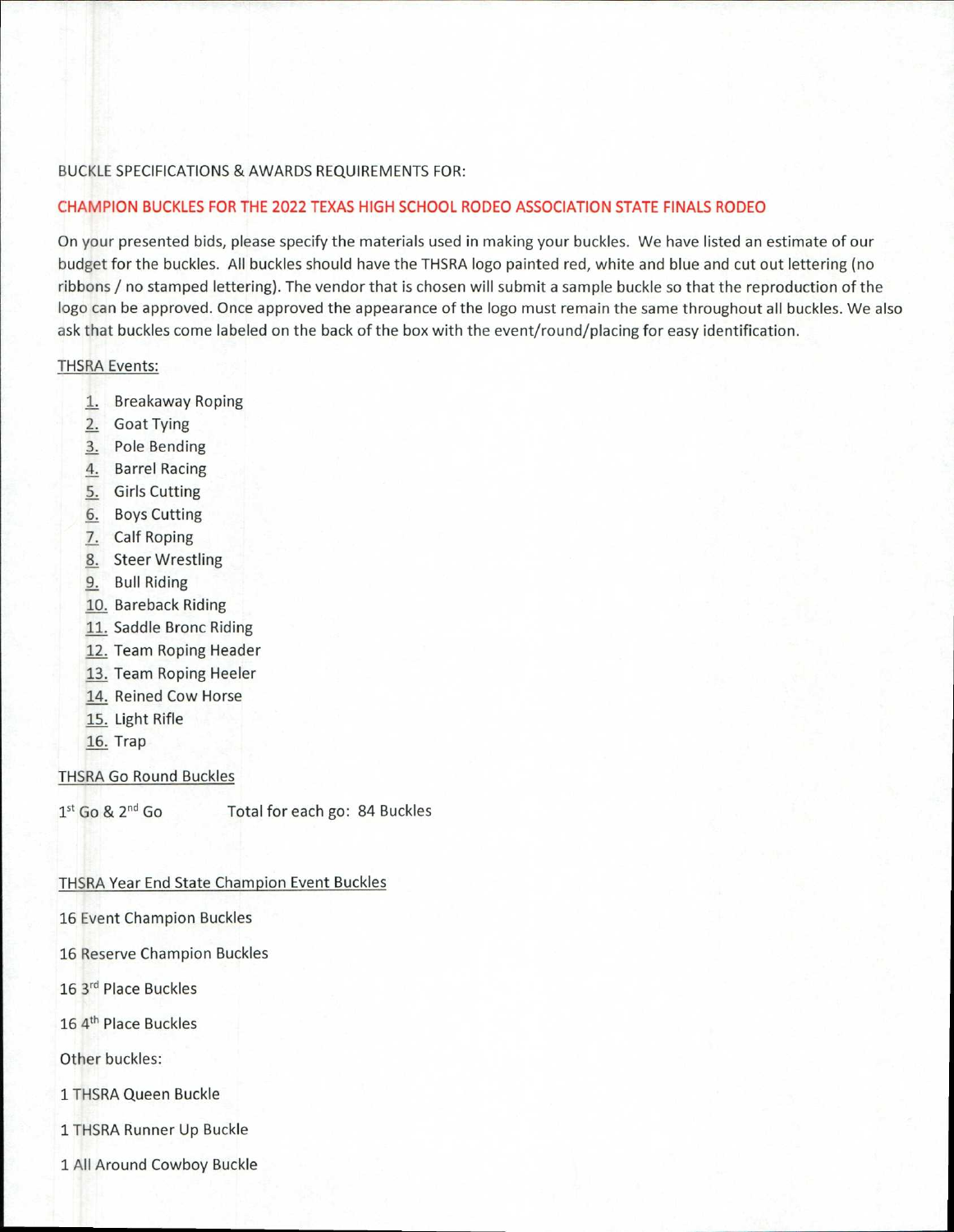# 1 All Around Cowgirl Buckle

# 14 THSRA State Finals Average Champion Buckles

\*\*\*\*\*See Page 2 for estimated budget for these buckles\*\*\*\*\*

Your bid should include a total of the following buckles:

250 THSRA Buckles

THSRA Logo: Please see attached page.

Thank you for your consideration. Please don't hesitate to call with any questions.